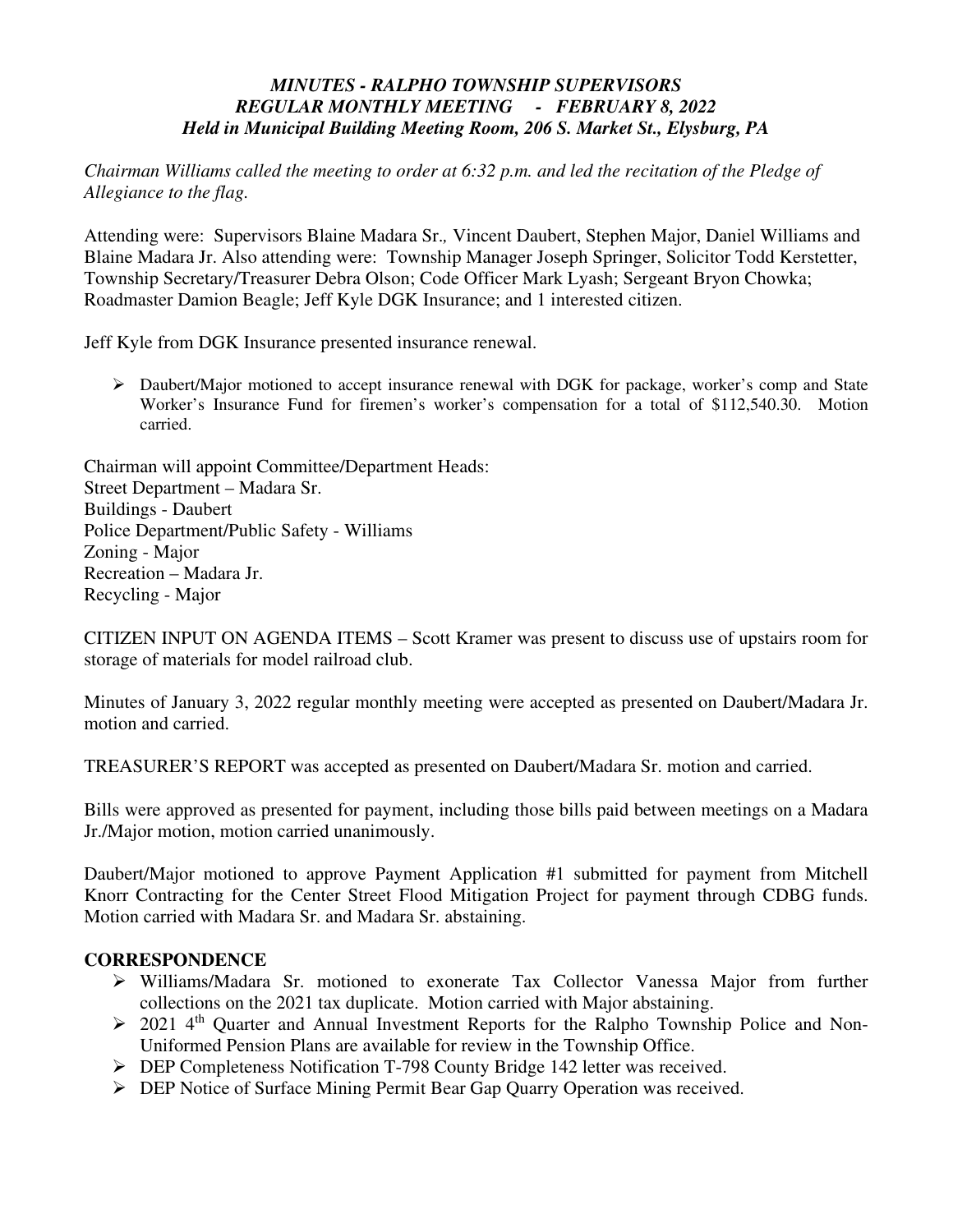### **COMMITTEE/DEPARTMENT REPORTS:**

## **PLANNING – Mark Lyash**

 Madara Sr./Major motioned to accept recommendation of Planning Commission to accept Hoagland II Final Major Subdivision. Motion carried.

## **STREET DEPARTMENT – Daubert**

- $\triangleright$  Report was received.
- $\triangleright$  Snow Plow Parts
- Daubert/Major motioned to have Roadmaster apply for grant with County for Bear Hollow Road. Motion carried.
- $\triangleright$  Supervisor Madara Jr. complimented the Roadmaster and crew on good work they are doing.

### **BUILDINGS – Madara Sr.**

- $\triangleright$  Police station carpet was discussed. Chief will check into prices.
- $\triangleright$  Front library steps carpet and corners were discussed. Madara Sr. will get prices.

## **RECREATION – Madara Jr.**

- $\triangleright$  Playground lights will start being replaced tomorrow. 3 more lights are needed. Madara Jr./Madara Sr. motioned to purchase the 3 additional lights for not more than \$878.14. Motion carried.
- $\triangleright$  Gym Rental policy was discussed.
- $\triangleright$  Recreation meeting follow up was discussed. Mr. Springer will set up a meeting with DCNR representative, engineer and 2 supervisors.

### **ZONING OFFICER'S REPORT – Major**

 $\geq$  8 permits were issued and \$3,253.65 in fees and \$25 transient merchant license were collected during January. 21 letters of correspondence were sent and 14 complaints were received for vehicles, trash, dumping and dangerous structures.

## **POLICE DEPARTMENT/PUBLIC SAFETY – Williams**

- $\triangleright$  Report was read
- $\triangleright$  Traffic light timing was discussed.
- > Ralpho and Elysburg Fire Annual Summaries were received.

# **RECYCLING – Major**

 $\triangleright$  none

### **MANAGER'S REPORT**

 $\triangleright$  ARPA Fund rules were discussed.

### **SOLICITOR'S REPORT**

 $\triangleright$  none

### **ENGINEER'S REPORT**

 $\triangleright$  Report was reviewed.

### **OLD BUSINESS:**

 $\triangleright$  none